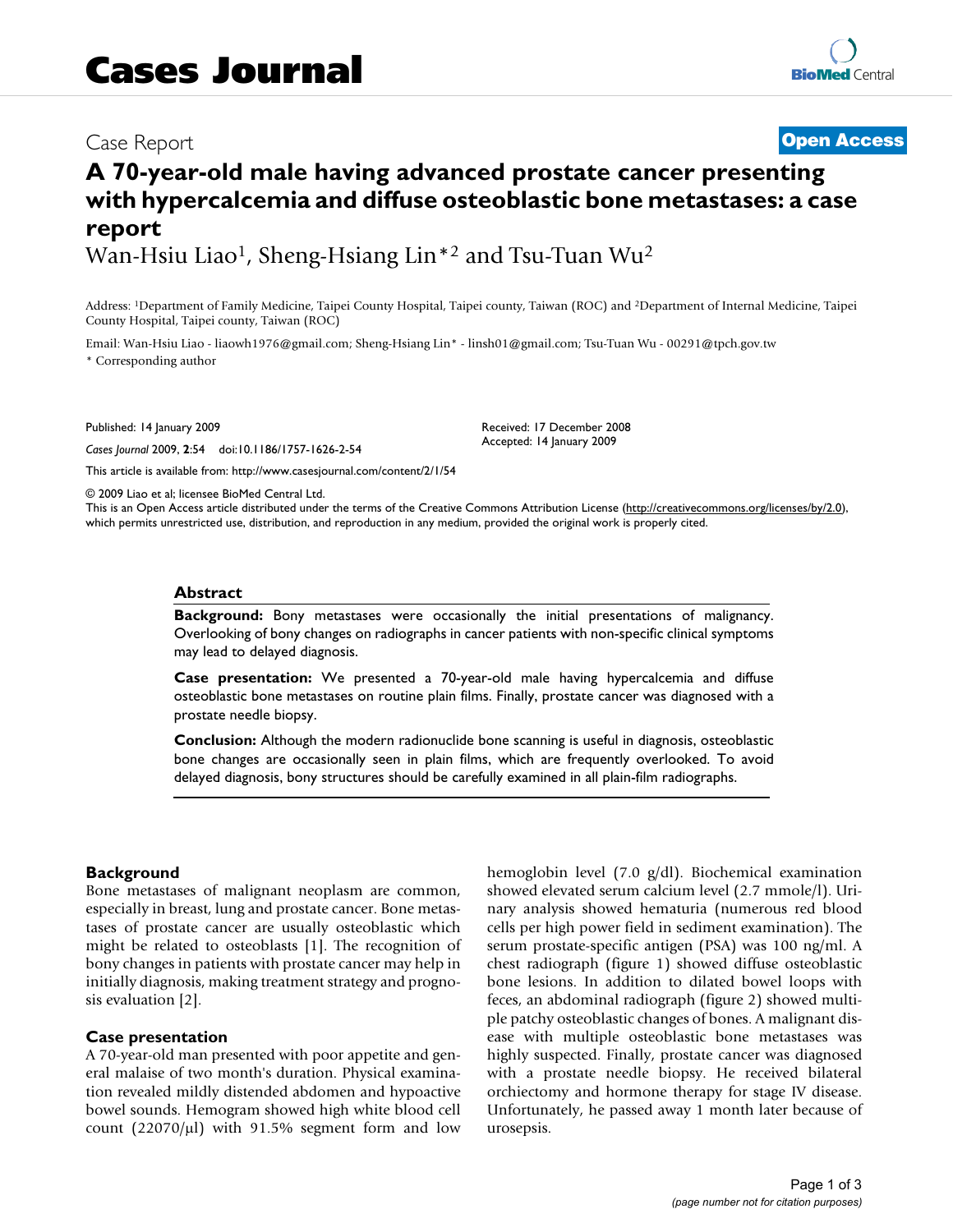

Figure 1 **Chest radiograph showing osteoblastic changes of spine, scapulae, clavicles and ribs (arrow: right 4th rib with more conspicuous change)**.

# **Discussion**

Prostate cancer frequently metastasised to vertebrae and pelvis, where it produced predominantly osteoblastic lesions and local bone formation, and adversely affected quality of life and mortality [2]. In these patients, curative therapy was impossible and palliative treatment became the only option. Besides, bone metastatic prostate cancer could lead to disturbances of calcium metabolism and the presence of hypercalcemia was significantly associated with poor prognosis [3]. To date no definite benefit of bone targeted therapy was evidenced, and further investigation was needed [4].

Currently, conventional technetium-99m methylene diophosphate (Tc-99m MDP) bone scan and positron emission tomography with 18F-2-deoxyglucose (FDG-PET) were popular in the detection of malignant bone metastases [5]. In addition, whole body magnetic resonance imaging using diffusion-weighted images was shown to be an alternative to detect bone metastasis [6]. However, osteolytic or osteoblastic bone metastases were occasionally seen in routine plain-film radiographs. Identification of bony changes in plain film may contribute to the initial diagnosis of metastatic cancer



Figure 2 **Abdominal radiograph showing osteoblastic changes of spine, pelvic and femoral bones (arrows)**.

# **Conclusion**

Although the modern radionuclide bone scanning is useful in diagnosis, osteoblastic bone changes are occasionally seen in plain films, which are frequently overlooked. To avoid delayed diagnosis, bony structures should be carefully examined in all plain-film radiographs.

# **Abbreviations**

PSA: prostate-specific antigen; Tc-99m MDP: technetium-99m methylene diophosphate; FDG-PET: positron emission tomography with 18F-2-deoxyglucose.

# **Consent**

A fully informed written consent was obtained form the patient family for the publication of this case and accompanying images. A copy of the written consent is available for review by the Editor-in-Chief of this journal.

# **Competing interests**

The authors declare that they have no competing interests.